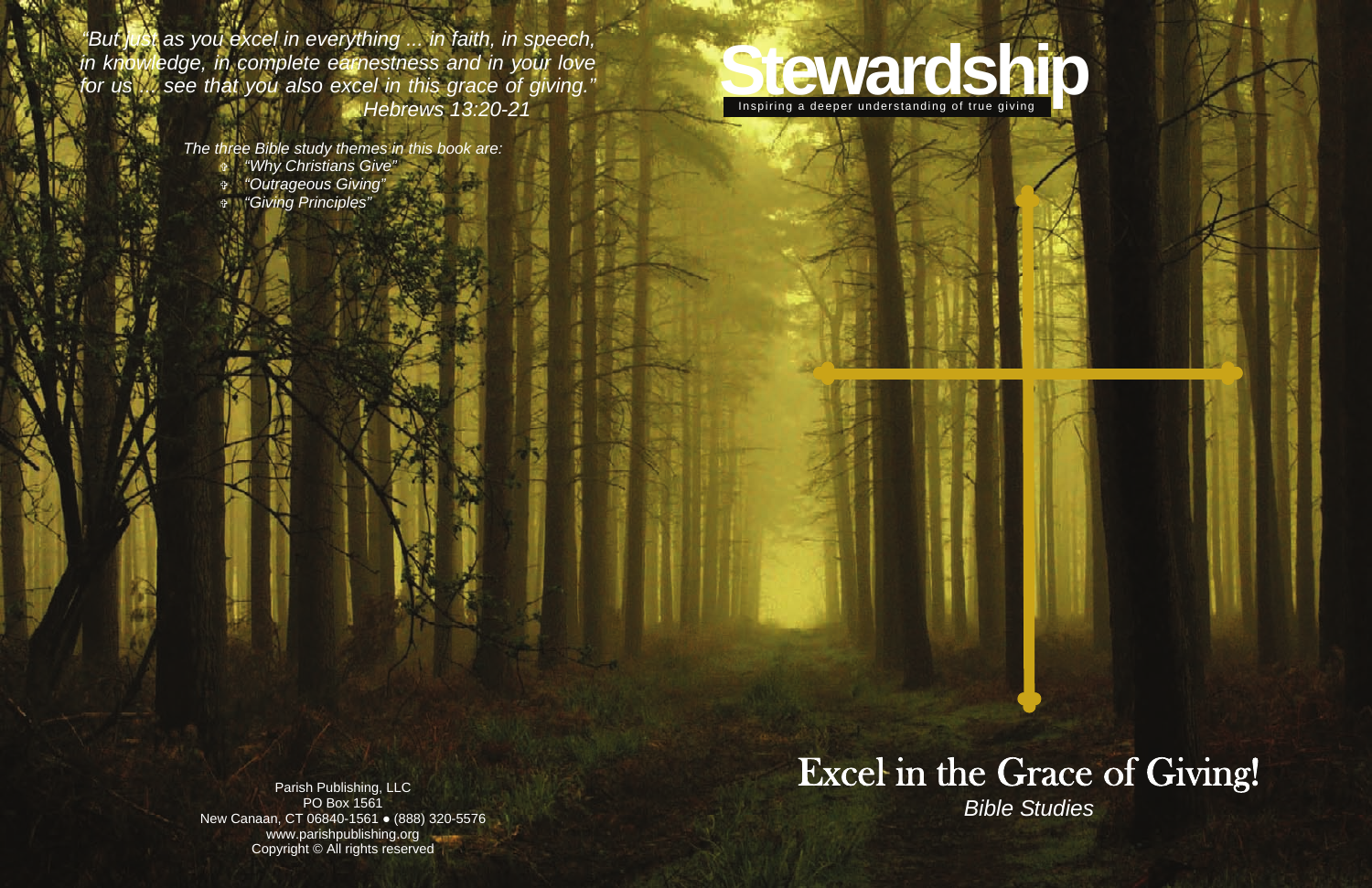

## **Excel in the Grace of Giving**  *Bible Study 1*

### **Why Christians Give**

**Prayer:** Good and gracious heavenly Father, thank you for your great generosity toward us. Each and every day, we awaken to your wonderful love, mercy, and grace. We especially thank you for your most indescribable gift, the gift of your Son, Jesus, who, *"though he was rich, yet for [our] sakes became poor, so that [we] through his poverty might become rich"* (2 Corinthians 8:9). We ask for your blessings on this study as we discuss "Why Christians Give." Help us to "Excel in the Grace of Giving." In your precious name we pray. **Amen. istians Give**<br>and gracious heavenly Father, thank you for your great generosity<br>ay, we awaken to your wonderful love, mercy, and grace. We espect<br>indescribable gift, the gift of your Son, Jesus, who, "though he v<br>became p

#### **Because God is a Giving God**

By nature, God is a loving and a giving God. God's character is to give. Our heavenly Father loves us so much that he holds nothing back from us. *"He who did not spare his own Son, but*  Giving." In your precious name we<br>
d<br>
l a giving God. God's character is<br>
othing back from us. "He who die<br>
ill he not also,<br>
us all things?"

*gave him up for us all—how will he not also, along with him, graciously give us all things?"* (Romans 8:32). To give and to keep on giving is the essential nature of God, who is love.

God's love was first given to us at creation, and it continues today. *"Every good and perfect gift is from above, coming down from the Father of the heavenly lights. . .*" (James 1:17). All that we are, have, and hope to be are gifts from God. Our God is a loving God. The very center of the Gospel is God's love for us*. "For God so loved the world that he gave his one and only Son, that whoever believes in him shall not perish but have eternal life"* (John 3:16). We are the Lord's through creation and redemption. God has given us life today and the promise of future life with him in heaven. World that he gave his one and only Son, that<br>world that he gave his one and only Son, that<br>mal life" (John 3:16). We are the Lord's<br>ugh creation and redemption. God has given<br>ife today and the promise of future life with<br>



is the basic principle for Christian giving. David said, *"The earth is the Lord's, and everything in it, the world, and all who live in it"* (Psalm 24:1). When we give our gifts to God as grateful and faithful stewards, we are returning to him what he has already given to us. Paul asks in 1 Corinthians 4:7, *"What do you have that you did not receive?"* Think about the myth of the "self-made" man who has "pulled himself up by his bootstraps." He thinks, "Everything is mine." How did he acquire his gifts and talents, his health and ingenuity? Who provided the resources and opportunities for his success? In Deuteronomy 8:18, we read, *"But remember the Lord your God, for it is he who gives you the ability to produce wealth . . ."* As God's stewards, we acknowledge that all of our blessings come from the hand of God. If we fail to acknowledge